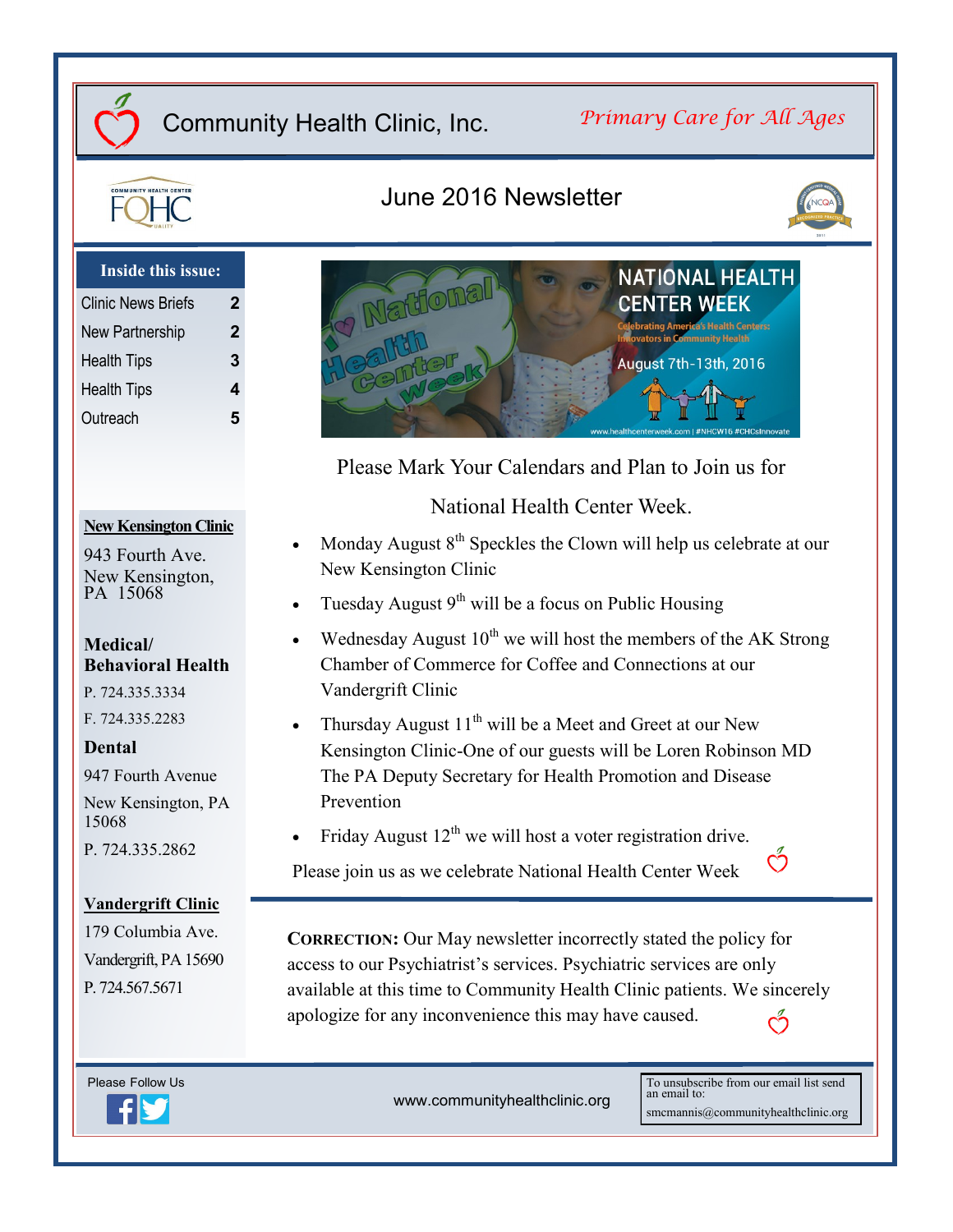#### **COMMUNITY HEALTH CLINIC NEWS IN BREIF**

# THANK YOU

<u>ന്</u>

Community Health Clinic extends a sincere thank you to the New Kensington Rotary Club. The Rotary recently donated \$750 to the clinic. These funds will be used to offset the cost of labs for our most indigent patients. This is the second year in a row the New Kensington Rotary has donated funds to help patients afford the cost of lab work. Thanks!



#### REGISTER TO VOTE AT CHC

Call 724.889.2783 to schedule an appointment to register to vote. Please note CHC will be conducting a voter registration drive at our New Kensington Clinic on Friday August 12th as part of our National Health Center Week . October 11, 2016 is the last day to register in order to be able to vote in the Presidential Election on November 8, 2016.



#### **NEW PARTNERSHIP BETWEEN COMMUNITY HEALTH CLINIC AND NEW KENSINGTON AMBULANCE SERVICE.**

Community Health Clinic is proud to announce that we have entered into a partnership with the New Kensington Ambulance Service. The ambulance service as part of there Community Paramedic Program has the goal to reduce nonemergency ambulance trips. The partnership allows the paramedics to refer patients to us who have frequent need of non-emergency medical

#### **DENTAL LABORATORY SERVICES**

The Community Health Clinic Dental Laboratory services will be available by the end of July.



### Dentures

Partials

Maintenance of Crowns

For more information or to schedule an appointment please call 724.335.2862



**IN-PERSON SNAP APPLICATION ASSISTANCE**

CHC is partnering with the Westmoreland County Food Bank to provide in person assistance to apply for SNAP (Food Stamps) benefits one day per month at either our New Kensington or Vandergrift Clinics. The next SNAP clinic will be **July 19th from 9am-4pm** at our **New Kensington**  clinic.

services. Community Health Clinic can help these patients with their non-emergency needs and hopefully prevent unnecessary ambulance runs. This will, hopefully, free ambulance personnel for true emergencies and allow the patients to receive necessary services to improve their health and prevent illness.

Community Health Clinic welcomes partnerships with other community organizations. Please let us know if you are interested in partnering with us.

Ő

Ď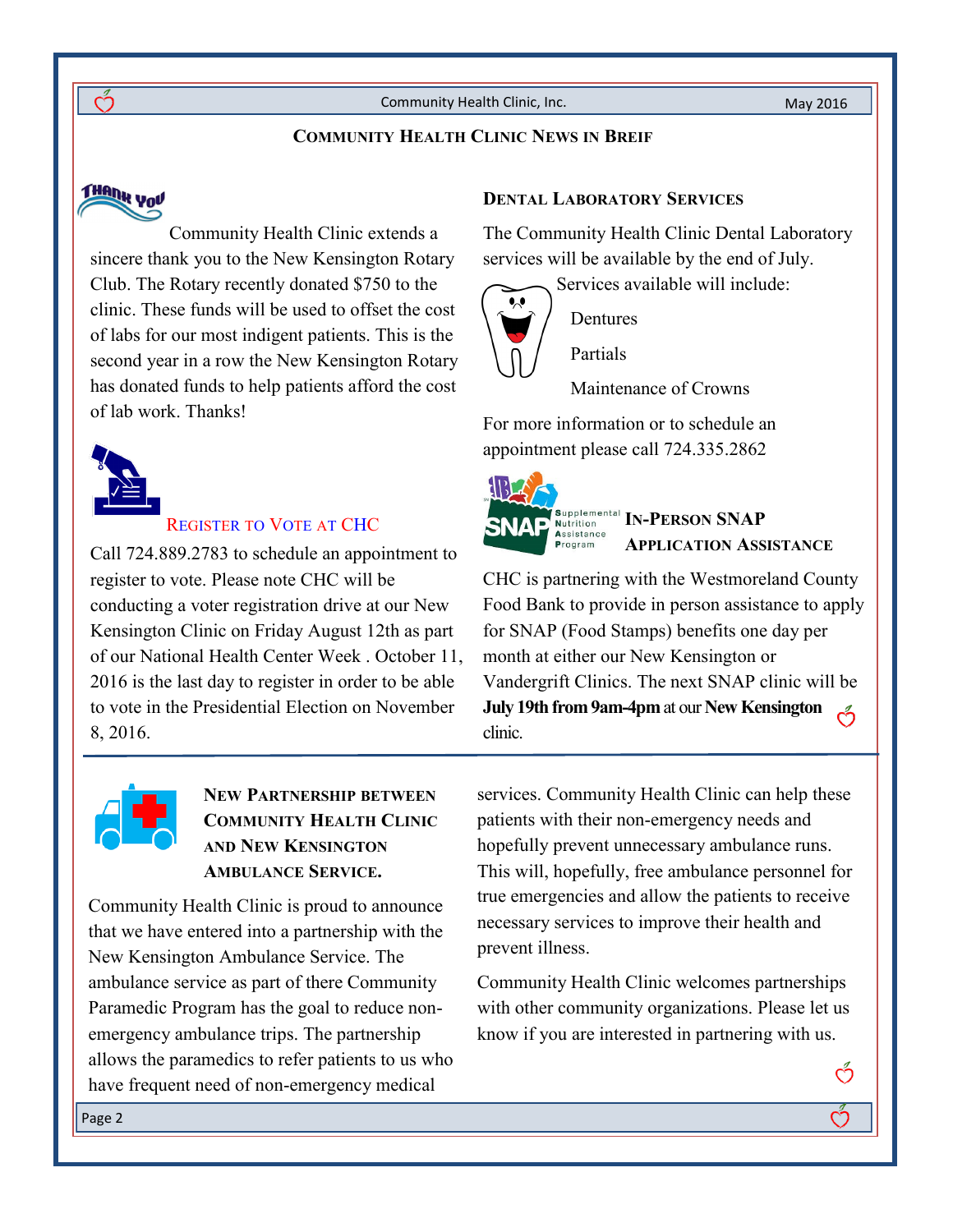## HEALTH TIPS



#### **LIGHTNING SAFETY**

റ്

One of the downsides to summer outdoor activities is thunderstorms. In the United States on average 49 people die and 300 are injured from lightning strikes every year. Lightning strikes 25 million times in the US each year.

Here are some tips to keep you safe while enjoying outdoor activities this summer.

#### **Lightning: What You Need to Know**

- *NO PLACE* outside is safe when thunderstorms are in the area!!
- If you hear thunder, lightning is close enough to strike you.
- When you hear thunder, *immediately* move to safe shelter: a substantial building with electricity or plumbing or an enclosed, metal -topped vehicle with windows up.
- Stay in safe shelter at least 30 minutes after you hear the last sound of thunder.

#### **Indoor Lightning Safety**

- Stay off corded phones, computers and other electrical equipment that put you in direct contact with electricity.
- Avoid plumbing, including sinks, baths and faucets.
- Stay away from windows and doors, and stay off porches.
- Do not lie on concrete floors, and do not lean against concrete walls.

#### **Last Resort Outdoor Risk Reduction Tips**

If you are caught outside *with no safe shelter anywhere nearby* the following actions *may*  reduce your risk:

- Immediately get off elevated areas such as hills, mountain ridges or peaks
- Never lie flat on the ground
- Never shelter under an isolated tree
- Never use a cliff or rocky overhang for shelter
- Immediately get out and away from ponds, lakes and other bodies of water
- Stay away from objects that conduct electricity (barbed wire fences, power lines, windmills, etc.)



All information courtesy of the National Weather Service.

For additional information on lightning safety please visit these websites.

ကိ

http://www.lightningsafety.noaa.gov/

http://www.lightningsafety.noaa.gov/ sports.shtml

http://www.lightningsafety.noaa.gov/ outdoors.shtml

Page 3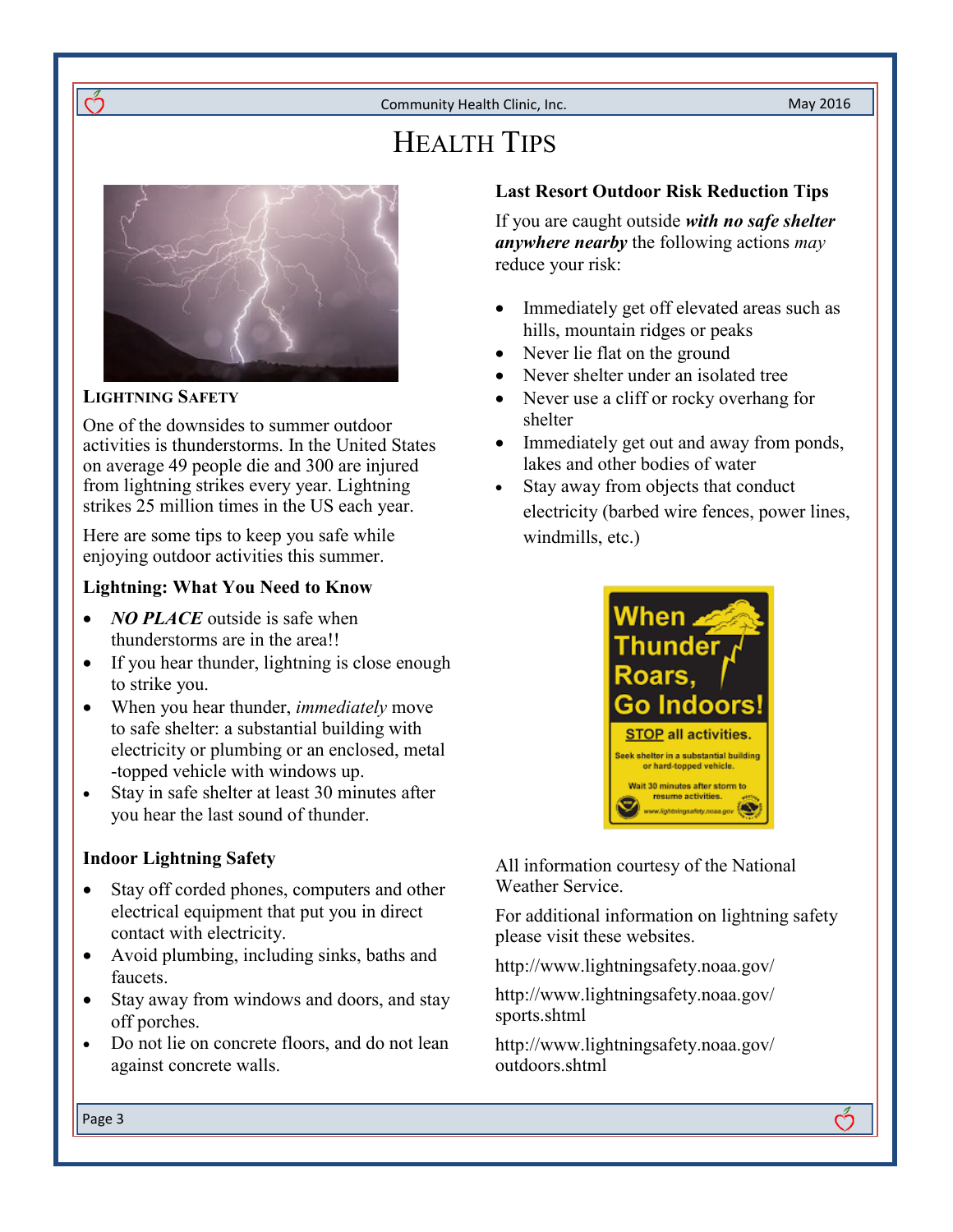HEALTH TIPS

 $\acute{\mathcal{O}}$ 

#### **SUMMER SAFETY: CONCUSSIONS**

#### **WHAT IS A CONCUSSION?**

A concussion is a type of traumatic brain injury. Concussions are caused by a bump or blow to the head. Even what seems to be a mild bump or blow to the head can be serious.

You can't see a concussion. Signs and symptoms of concussion can show up right after the injury or may not appear or be noticed until days or weeks after the injury. If your child reports any symptoms of concussion, or if you notice the symptoms yourself, seek medical attention right away.

#### **WHAT ARE THE SIGNS AND SYMPTOMS OF CONCUSSION?**

If your child has experienced a bump or blow to the head during a game or practice, look for any of the signs of a concussion.

#### **SYMPTOMS REPORTED BY ATHLETE**

- Headache or "pressure" in head
- Nausea or vomiting
- Balance problems or dizziness
- Double or blurry vision
- Sensitivity to light
- Sensitivity to noise
- Feeling sluggish, hazy, foggy or groggy
- Concentration or memory problems
- Confusion
- Just not "feeling right" or is "feeling down"

#### **SIGNS OBSERVED BY PARENTS/ GUARDIANS**

- Appears dazed or stunned
- Is confused about assignment or position
- Forgets an instruction
- Is unsure of game, score or opponent
- Moves clumsily
- Answers questions slowly
- Loses consciousness (even briefly)
- Shows mood, behavior, or personality changes

#### **DANGER SIGNS**

Be aware of symptoms that worsen over time. Your child or teen should be seen in the Emergency Department right away if she or he has:

- One pupil larger than the other
- Drowsiness or cannot be awakened
- A headache that gets worse and does not go away
- Weakness, numbness, or decreased coordination
- Repeated vomiting or nausea
- Slurred speech
- Convulsions or seizures
- Difficulty recognizing people or places
- Increasing confusion, restlessness or agitation
- Unusual behavior
- Loss of consciousness (even a brief loss of consciousness should be taken seriously

All information provided courtesy of Centers for Disease Control (CDC) for more information go to www.cdc.gov/concussion

Page 4